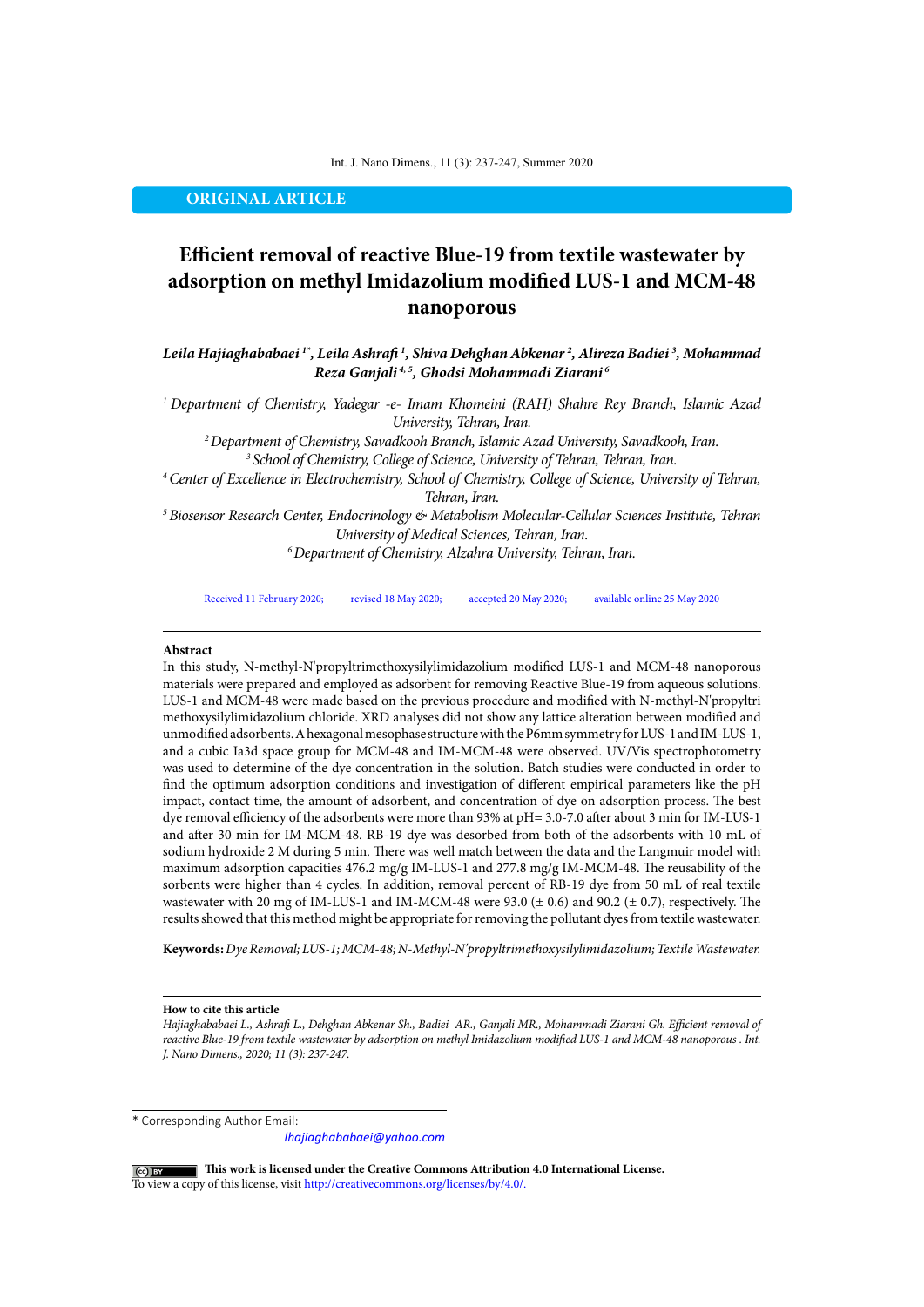# **INTRODUCTION**

The wastewater treatment for long time has been a main problem of the textile industry [1]. Around one million tons of synthetic dyes such as reactive dyes are created annually in the world, and 5–15 percent of these dyes are released in the form of textile wastewater [2-4]. Biological degradation of reactive dyes both in hydrolyzed form and original form is difficult, and these materials are very toxic for human beings and animals [5]. The major problem related to using reactive dyes is low affinity for textile material, so that up to 50 percent of dyes in the discarded bath are reactive dyes [6, 7]. Fig. 1 shows the molecular structure of Reactive Blue-19 (RB19). Range of its fixation efficiency in cotton is 75–80 percent, because of the competition between the vinyl sulfone formation and 2- hydroxyethylsulfone formation [8, 9]. The main problem related to the dye technology is hydrolysis of the vinyl sulfone moiety prior to the establishment of a covalent bond between fiber and dye which results in the loss of the dye's tendency to fiber. Removal of dye from wastewater by the use of common treatment systems is difficult [10].

Nowadays a various approaches have been proposed looking for effective alternatives for treatment of textile wastewater [3]. Several physical or chemical processes are used to treat wastewaters, such as photocatalytic oxidation [11], chemical or electrochemical oxidation [12, 13] and adsorption [14]. Most of dyes are stable to photo-degradation, bio-degradation and oxidizing agents [15]. But, adsorption processes seem to be an alternative process for removing organic compounds and dyes [16-23]. Adsorption is the process of transferring solute dye molecule at the interface between two immiscible stages in contact with one another [1]. Currently, different adsorbents like activated carbons, clays, ion exchange resins and zeolites have been investigated to removal

of dyes [24-26]. The most of the adsorbents have showed several problems like low mechanical and thermal stability and weak chemical union with the analytes. But, mesoporous silica offer a number of potential advantages as adsorbents including larger pore volume and diameter, high surface area and regular channel type structures which increases the absorption capacity and repeatability of the results. High adsorption capacities make them ideal candidates for removal of organic compounds, heavy metal ions, and organic dyes [27-35]. Although, further studies are needed on cost effectiveness of using mesoporous silica adsorbent to removal of dye from industrial effluents, it is clear that high capacity of this adsorbents can be accommodated the cost.. Also, attentions have been drawn by the chemical adjustment of the mesoporous silica surface with specific functional groups since it is able to improve its selectivity and adsorption capacity [1]. By incorporating organic groups into the structure of the silica, it can be modified and functionalized. It is achieved by grafting silane moieties on the pre-formed silica through reaction with siloxane and surface silanol groups [36], or using substituted trialcoxysilanes in the sol-gel synthesis that co condensate with the silica source [37, 38].

MCM-48 and MCM-41 possess two mesoporous silicas providing large surface area, highly ordered pore structure, narrow pore size distribution, and good mechanical stability. MCM-48 is a three-dimensional channel system, while MCM-41 is a two-dimensional hexagonal array of cylindrical pores [39]. Bonneviot *et al.* proposed a novel category of MCM-41 mesoporous silica known as 'LUS' (LUS = 'Laval University Silica') with greater hydrothermal stability [40]. The hydrothermal synthesis of 'LUS' silica propose three innovative points in comparison with MCM-41: (1) instead of tetraethoxysilane,  $\text{Na}_2\text{SiO}_3$  is employed as Si source, (2) the counter anion in



Fig. 1 Fig. 1. The structure of the Reactive Blue-19 (RB-19).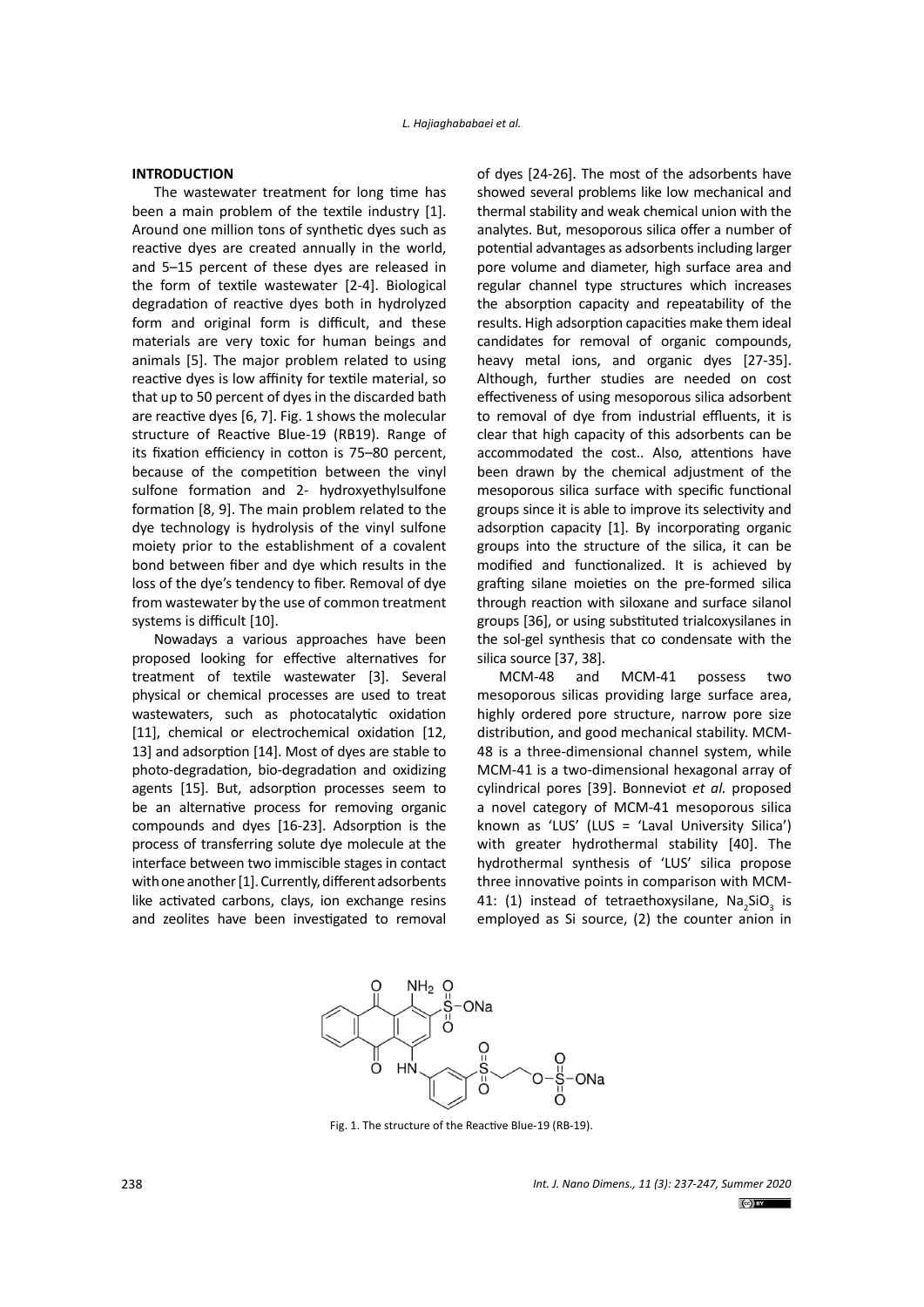the cationic surfactant is tosylate allowing varying spread of Si–OH groups on the surface of the silica, which results in greater stability, and (3) the synthesis needs fewer amounts of surfactant allowing higher surfactant removal following the synthesis, which provides economic advantages for the process [41].

It is noteworthy that, the effect of the dimensions and structure of the channels of adsorbent on removal efficiency has received less attention compared to modification of the functional group. We decided to look into it, too. Therefore, in this study Methyl imidazolium modified LUS-1 and MCM-48 were prepared and their efficiency toward the adsorption of Reactive Blue-19 dye was compared. Efforts have already been made to remove the Reactive Blue 19 with other adsorbents [42-44], but to the best our knowledge, this is the first application of Methyl imidazolium modified LUS-1 and MCM-48 for removal of Reactive Blue-19 dye. The application of these adsorbents was assessed in terms of the impacts of solution pH, does of adsorbent, contact time, and concentration of dye.

# **EXPERIMENTAL PROCEDURES**

*Apparatus*

Bruker axs D8 diffractometer with nickel filtered Cu-Kα ( $λ = 1.5418$  °A) was used for recording powder X-ray diffractograms in which the x-ray tube worked at 30 mA and 40 KV. The SEM images were taken using Oxford LEO 1455V STEM. Using RAYLEIGH WQF-510A apparatus, the specimens' Fourier transform infrared (FT-IR) spectra were recorded**.** The concentration of the dye in solution was detected by Varian UV/Vis double beam spectrophotometer (Cary-100). Metrohm pHmeter model 713 was used for controlling pH.

### *Reagents*

Cetyl trimethylammonium bromide (CTAB), Hexadecyltrimethylammonium-*p*-toluenesulfonate (CTATos), tetraethyl orthosilicate (TEOS) were purchased from Merck. N-methylimidazole and 3-(chloropropyl)trimethoxysilane were prepared from Fluka. Ludox, HS40 were obtained from Aldrich. All chemical reagents were used without further purification. Reactive Blue-19 was purchased from Bayer (Germany). In the current study, double distilled water (DDW) was utilized. The vessels and pipettes that were utilized for trace analysis were stored in dilute nitric acid for minimum of 24 hours, and then, they were rinsed four times with DDW before they are used. The dye solutions were obtained through dissolving the Reactive Blue-19 (RB-19) powder in DDW to form a stock solution and then diluting it to desired concentrations.

# *Synthesis of N-methyl-N'propyltrimethoxysilylimid azolium modified LUS-1 and MCM-48*

LUS-1 was made based on the procedure described in the previous works [45]. Addition of Ludox (15.5 g) to sodium hydroxide (2 g) was done in distilled water (50 mL). Then, it was stirred at 313  $\mathrm{C}^{\circ}$ K until clear (almost 24 h). The second solution of CTATos (2.5 g) in distilled water (90 mL) was stirred for one hour at 333 °K. The addition of the first solution to the second solution was done in a drop wise manner. Afterward, they were stirred at 333 °K for two hours. The obtained solgel was heated using an autoclave at 373 °K for 24 hours. The as-made solid was dried at 353 °K after it was filtered and rinsed with distilled water. The extraction of surfactant was performed with 0.1 N HCl/ethanol solution [46].

MCM-48 was prepared based on the synthetic procedure described in the previous works [47]. Typically, CTAB (5.2 g) was added to distilled water (240 mL) and ethanol (100 mL) under stirring. Then, aqueous ammonia solution (24 mL) was added to the clear solution, and it was allowed to mix (about 5 min). Afterward, TEOS (7.2 mL) was added under vigorous stirring (about 1 h) and then transferred in an autoclave and heated up to 373 °K (for 3 days). The as-made solid was dried at 353 °K after it was distilled and rinsed with distilled water. The surfactant was extracted with 0.1 N HCl/ethanol solution.

N-methyl-N'propyltrimethoxysilylimidazo lium chloride (IM) was similarly synthesized according to the literature [48]. A mixture of 3-(chloropropyl)trimethoxysilane (137.17 g) and N-methylimidazole (56.7 g) is typically stirred in a flask at 100 °C for 24 h under nitrogen. The extraction of liquid was performed with ether. A yellow viscid liquid (so-called IM) was obtained.

The synthetic of IM-LUS-1 and IM-MCM-48 is summarized in Fig. 2. To a mixture containing dry LUS-1 (or MCM-48) (5 g) and dry toluene (100 mL), IM (4 mL) was added. The mixture was refluxed for 24 h. Afterward, the solid was filtered and saxhalted with toluene and ethanol for 24 h. Ultimately, drying was done in the oven at 100 °C for two hours.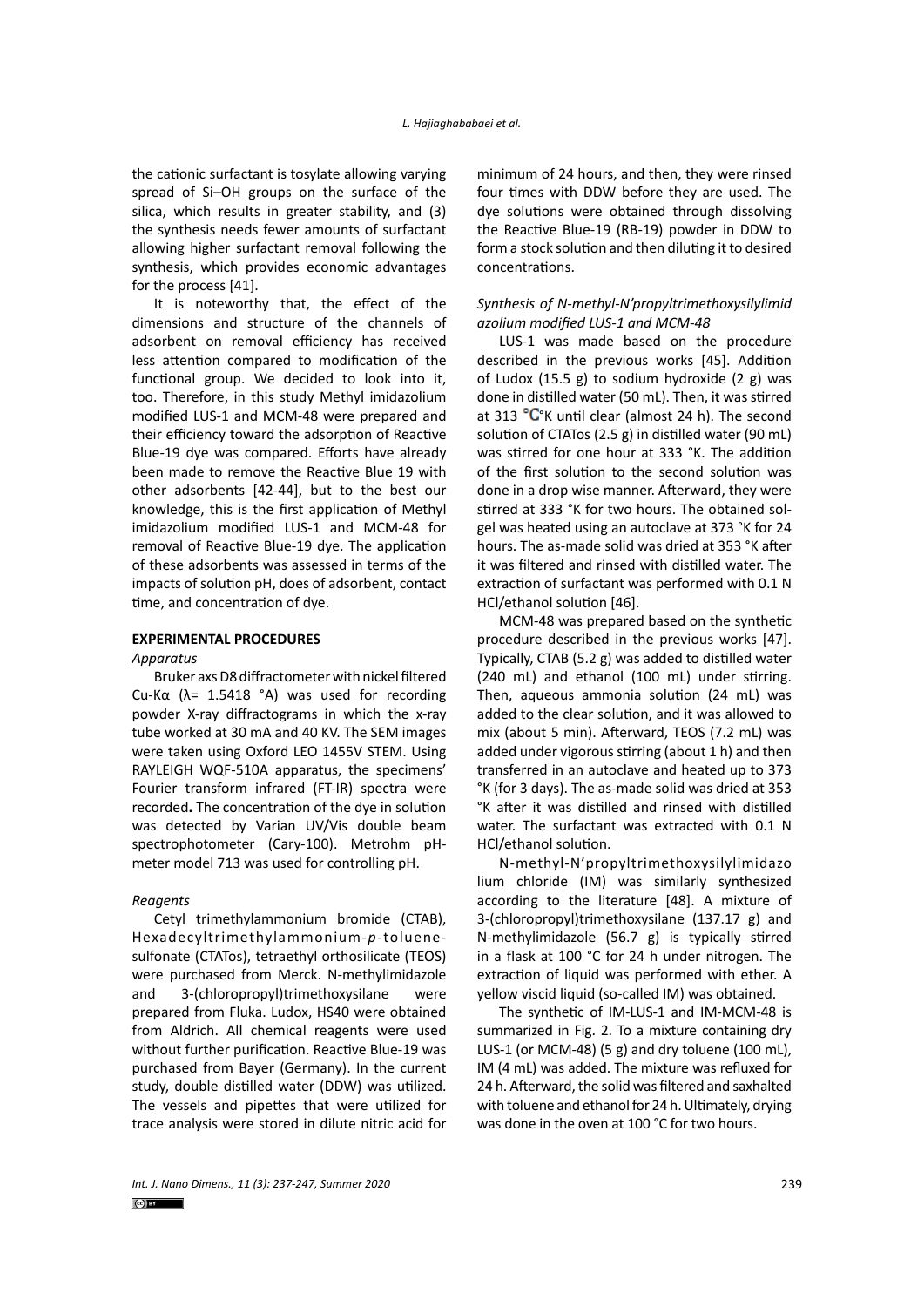

Fig. 2. schematic synthetic route of IM-LUS-1 and IM-MCM-48.

# *Dyes removal experiment*

The calibration curve for RB-19 was gained by recording absorbance values of dyes solutions in a range of certain concentrations at the wavelength of maximum absorbance ( $λ = 593$  nm). A UV-Vis spectrophotometer was used for the measurement of absorbance. Key parameters like pH of the solution, dye concentration, dye concentration dose of adsorbent, and initial concentration of dye were studied in RB-19 removal batch tests under the following experiments. For each experiment, a sufficient amount of IM-LUS-1 or IM-MCM-48 nanoporous adsorbents were added to 10 mL of 20 mg/L of reactive dye solutions. The mixed solution was gently shacked at room temperature for 3 and 30 min for IM-LUS-1 and IM-MCM-48 respectively. The supernatant was centrifuged for five minutes at 4000 rpm when the adsorption period was ended. The residuals of Reactive Blue-19 in the solution were measured by spectrophotometry at 593 nm. All of the adsorption experiments were conducted in triplicate.

The adsorption percent for dye, that is, the dye removal efficiency, was specified by the relation below:

% R = 
$$
[(C_0 - C_t) / C_0] \times 100
$$
 (1)

 $\mathsf{C}_{_{\mathrm{0}}}$  and  $\mathsf{C}_{_{\mathrm{t}}}$  denote the initial and final (after adsorption is ended) dye concentration (mg/L).

All the tests were conducted at room temperature. The impacts of contact time, pH, concentration of dye, and the amount of adsorbent on adsorption were investigated. For adsorption isotherm, the dye solution with varying concentrations in the 50-1000 mg/L range was agitated until the achievement of the equilibrium.

The following equation was used for calculating the adsorbed amounts (q<sub>e</sub>) of dye:

$$
q_e = (C_0 - C_e / m) \times V
$$
 (2)

Where  $C_{\rm e}$  and  $C_{\rm o}$  represent the equilibrium and initial concentrations of dye in mg/L, V represents the solution volume (L), and m denotes the adsorbent mass (g).

The principle of adsorption isotherms is finding the relationship between the solute concentration in the solution and the mass of the solute adsorbed per unit mass of adsorbent (qe) at equilibrium. Langmuir, Freundlich and Temkin isotherm models were used for analyzing equilibrium isotherms. Langmuir Adsorption Isotherm provides a quantitative description for forming a monolayer adsorbate on the adsorbent's outer surface, and no more adsorption occurs after that. The Langmuir isotherm has validity for monolayer adsorption onto a surface that contains a finite number of identical areas. The linearized form of the Langmuir is as follows [49]:

$$
C_e / q_e = 1/b q_m + C_e / q_m
$$
 (3)

Where  $q_m$  denotes the maximum adsorption capacity equivalent to total monolayer coverage,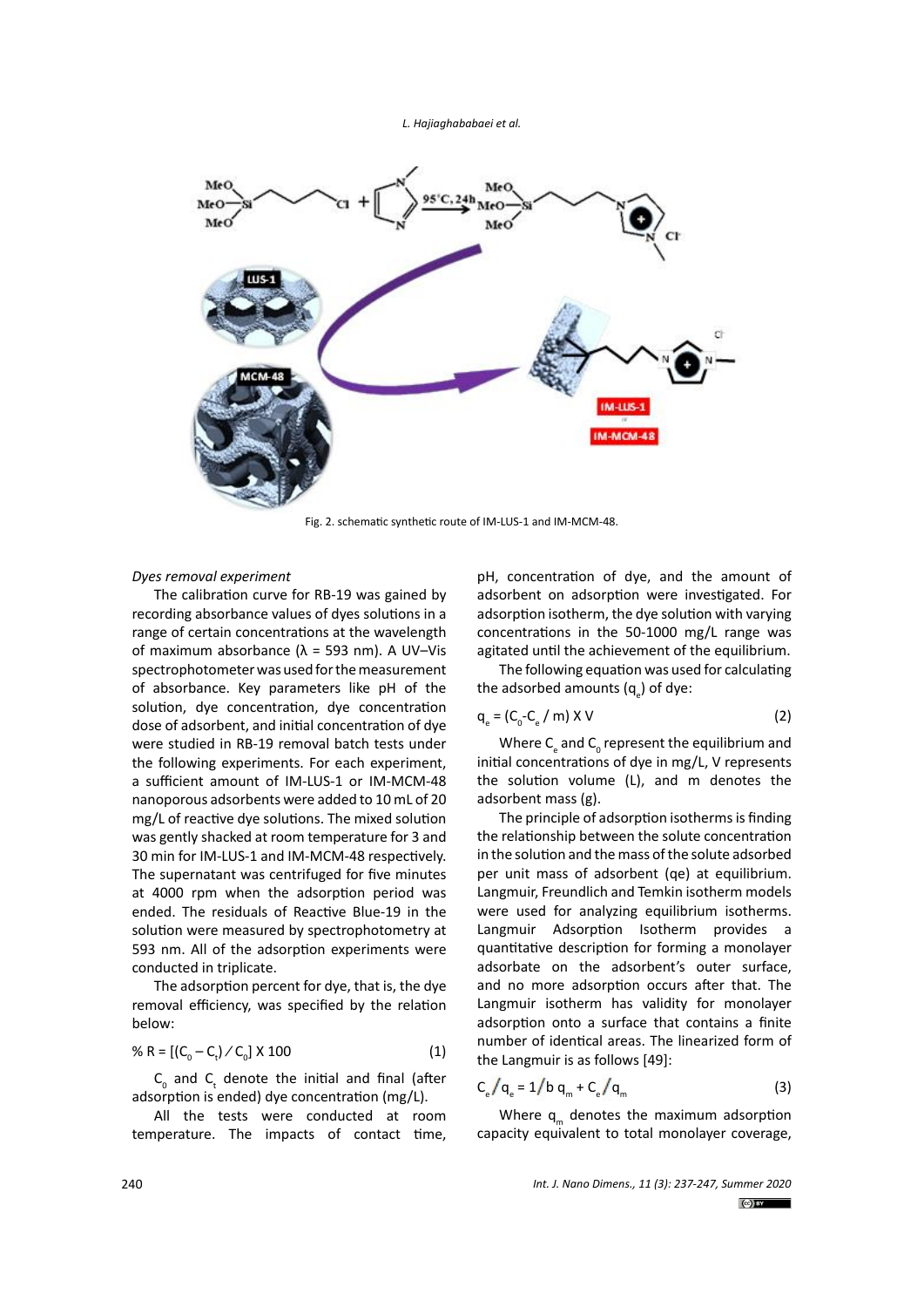and b denotes the constant of the equilibrium (L/ mg).

Freundlich Adsorption Isotherm is extensively employed for describing the adsorption features for the heterogeneous surface with a non-uniform distribution of heat of adsorption over the surface, The Freundlich model can take the following linearized form [50]:

$$
\text{Log } q_e = \log K_f + \frac{1}{n f} \log C_e \tag{4}
$$

Where  $K_f$  denotes an index of the adsorption capacity and  $1/n_f$  represents as a measure of adsorption intensity or surface heterogeneity, which becomes more heterogeneous when its value becomes closer to zero.

The Temkin isotherm model, on the other hand, is commonly utilized in the heterogeneous surface energy systems, in which the distribution of sorption heat is not homogeneous [51]. As observed in the equation, characterization of its derivation is done by a homogenous distribution of binding energies (up to highest binding energy). It is performed by plotting the quantity adsorbed qe against In Ce. In addition, the intercept and slope specified the constants. The Temkin isotherm linearized form is:

$$
q_{e} = B \text{ Ln } k_t + B \text{ Ln } C_e \tag{5}
$$

Where  $B = RT/b$  represents a constant beings as a function of the sorption heat (J/mol) and determined from the Temkin plots (qe vs. ln Ce), b and R are the Temkin isotherm constant and universal gas constant (8.314 J/mol. K), T shows the temperature (K) and  $K_{\epsilon}$  denotes the isotherm's equilibrium binding constant (L/g).

To obtain the adsorption isotherm data, different solutions of the target ions, with concentrations in the range of 50-1000 mg L-1 at pH=6 were prepared. The removal process was done in optimum condition for all of the solutions and the residuals of dye in the solutions were specified using spectrophotometry. Finally, adsorption capacities of IM-LUS-1 and IM-MCM-48 for RB-19 were calculated.

### **RESULTS AND DISCUSSION**

*Characterization of IM-LUS-1 and IM-MCM-48*

Fig. 3 indicates the low angle XRD powder patterns of IM-LUS-1, LUS-1, IM-MCM-48, and MCM-48. The MCM-48 and IM-MCM-48 samples show good consistency with the samples that have been reported for cubic Ia3d space group



Fig. 3. Low angle XRD patterns of a) MCM-48, b) IM-MCM-48, c) LUS-1, and d) IM-LUS-1.

(Fig. 3a, 3b). No significant changes were observed between MCM-48, and IM-MCM-48, except for the intensity of XRD reflections. It provides evidence that functionalization occurred mainly inside the mesopore channels. The IM-LUS-1 and LUS-1 (Fig. 3c, 3d) samples show a typical of a hexagonal mesophase with the *P6mm* symmetry feature of MCM-41 [47]. Any lattice alteration was not seen between LUS-1 and IM-LUS-1.

The SEM images of functionalized material (Fig. 4) are typical for mesoporous silica LUS-1 and MCM-48. The SEM images of IM-LUS-1 (Fig. 4a) and of IM-MCM-48 (Fig. 4b) show texture form morphology and uniform spheres particles, respectively. Both of them can be concluded that morphology of nanoporous materials was saved without change during the functionalized of surface.

The incorporation of organic functional groups in the silica frameworks was verified by FT-IR (Fig. 5). The peaks at about 800 and 1100 cm−1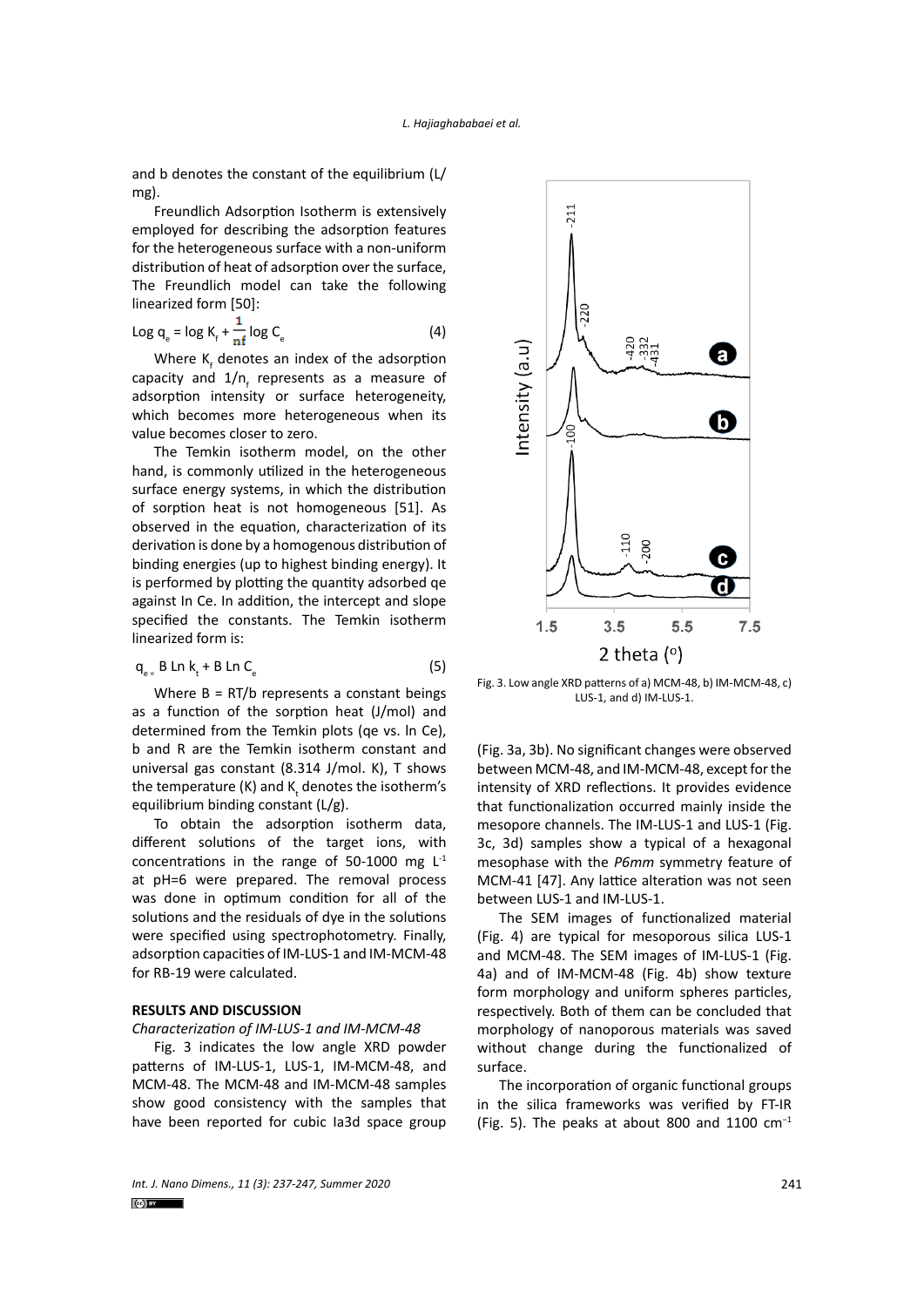

Fig. 4. SEM image of a: IM-LUS-1 and b: IM-MCM-48.



are assigned to the stretching vibration of Si-O-Si bonds of condensed silica network. The C=C and C=N vibrations of imidazole (at about 1450 and 1570 cm−1) were difficulty observed due to the small amount of organic cation and high adsorbed water on the surface [52]. Moreover, the large amount of water on the surface that can be observed at 1600 cm−1 and broad peak at 3300 cm−1**.**

# *The influence of the pH on the dye removal efficiency*

Fig. 6 shows the impact of pH on the dye adsorption from pH 3.0 to 9.0. pH values of the samples were varied and the removal experiments were performed in 10 mL solution of 20 mg/L of dye. The NaOH and HCl were used for adjustment of pH, and measurement of pH was done using

digital pH meter. According to the results, the highest removal efficiency of RB-19 was at pH < 7.0 for both adsorbents. Reactive Blue-19 is known as anionic dye due to its existence in the sulfonate form. The sulfonate  $(-SO_3^-)$  groups of Reactive Blue-19 dye are easily dissociated and have negative charges in the aquatic environment. Hence, the electrostatic attraction between the RB-19 molecules (with the negative charge) and adsorptive sites on the surface of IM-MCM-48 and IM-LUS-1 (with the positive charge) could cause facilitation of the RB-19 removal. Therefore, the removal percentage was sharply decreased at higher pH, suggesting the OH- formation in alkaline condition and their competitive adsorption on the adsorptive areas. A maximum adsorption efficiency of 93-94% was observed at pH= 3.0-7.0, so the natural pH of dye solution (about 6) was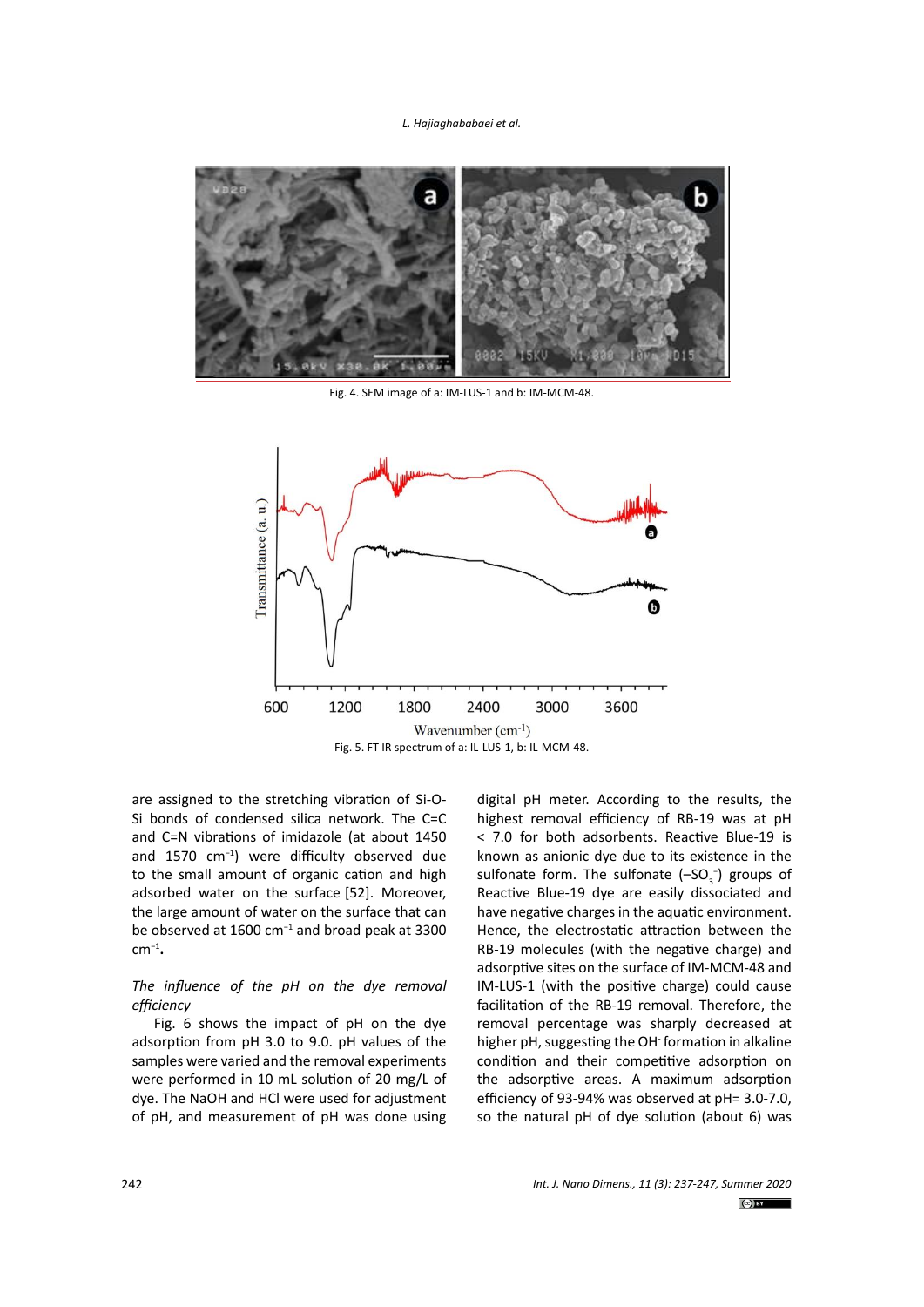



Fig. 6. The effect of pH on the adsorption of RB-19 on IM-LUS-1 and IM-MCM-48.



Fig. 7. The effect of different amount of adsorption on removal efficiency of RB-19.



Fig. 8 Fig. 8. The effect of contact time on the removal of RB-19 by IM-LUS-1 and IM-MCM-48.

used in all experiments.

### *Optimization of adsorbent amount*

The impact of the amount of IM-MCM-48 and IM-LUS-1 nanoporous as adsorbent on the RB-19 dye removal was specified at pH=6 at room temperature by changing the amount of the adsorbents from 0.001 to 0.003 g for IM-LUS-1 and 0.001 to 0.006 g IM-MCM-48 in 10 mL solution of 20 mg/L of dye. According to the results (Fig. 7), the removal efficiency of dyes initially showed increase as the amount of adsorbent due increased to the availability of higher adsorption areas. Then, the removal percentage stayed intact with more increase in the dose of the adsorbent. The

2 mg IM-LUS-1 had a removal efficiency of 94%, while 5 mg IM-MCM-48 had a removal efficiency of more than 93% for RB-19 dye.

# *Impact of contact time on yield of removal*

The contact time impact on the level of dyes adsorbed was studied at pH 6 at the initial concentration of 20 mg/L of dyes at ambient temperature. The dye concentrations were measure periodically in up to 20 min for IM-LUS-1 and 35 min for IM-MCM-48. Fig. 8 indicates the contact time impact on the removal yield of dyes by the functionalized nanoporous adsorbent. As it is evident, the adsorption amount shows a rapid increase during the initial phase of adsorption, and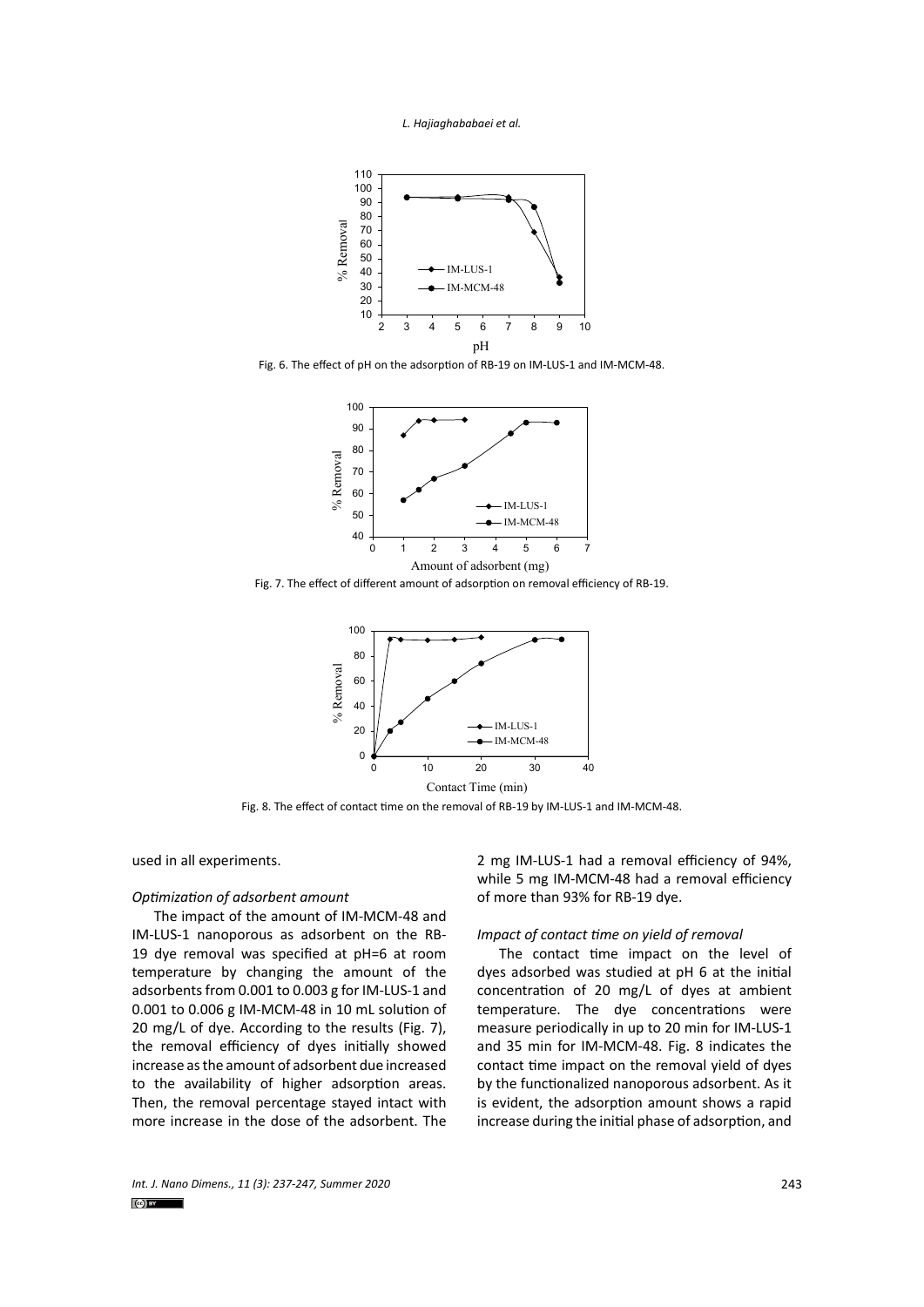| Isotherm   | Parameters   | IM-LUS-1 | IM-MCM-48 |
|------------|--------------|----------|-----------|
| Langmuir   | $q_m$ (mg/g) | 476.2    | 277.8     |
|            | b(L/mg)      | 0.0193   | 0.0086    |
|            | $R^2$        | 0.9908   | 0.9982    |
| Freundlich | 1/n          | 0.352    | 0.424     |
|            | $K_f$ (mg/g) | 47.2     | 15.4      |
|            | $R^2$        | 0.8053   | 0.9512    |
| Temkin     | в            | 92.85    | 55.21     |
|            | $K_t(L/g)$   | 0.185    | 0.103     |
|            | $R^2$        | 0.9033   | 0.9857    |

Table 1. Isotherm parameters for adsorption of RB-19 on IM-LUS-1 and IM-MCM-48. Table 1. Isotherm parameters for adsorption of RB-19 on IM-LUS-1 and IM-MCM-48.

then the increase continues at an approximately slow speed with the increase in the contact time. It can be seen that after about 3 min for IM-LUS-1 and after 30 min for IM-MCM-48, 93% of dye became adsorbed.

### *Adsorption isotherms*

The equilibrium adsorption isotherm is the basic requirement in the adsorption systems design. The adsorption capacities of RB-19 at different dye concentration were measured individually at pH 6. As it is clear, the adsorption capacity of RB-19 on the functionalized nanoporous is dependent on the concentration of the dye. It can be attributed to the extent of a driving force of concentration gradients with the rise in the concentration of the dye. As the sites are available, adsorption increases with the increase in the dye concentrations, but by the occupation of all sites, the amount of dyes on adsorbents would not be increased by a further increase in the dye concentrations.

The data was matched with these isotherms: Langmuir, Temkin, and Freundlich. Using linear regression analysis, the constants are specified, which are given in Table 1. It is observed in Table 1 that the Freundlich and Temkin model are not appropriate to be used for describing the adsorption equilibrium of dye by IM-LUS-1 and IM-MCM-48. The Langmuir isotherm model provided the best match with the highest  $R^2$  value in comparison with the Freundlich and Temkin model.

Also, as the results show, the maximum adsorption capacities in the studied concentration range are 476.2 and 277.8 mg/g for IM-LUS-1 and IM-MCM-48, respectively. The difference between the hexagonal mesh framework structure for LUS-1 and a cubic structure for MCM-48 appears in their adsorption capacity. According to Benhamou

*et al.* previous results [39], the adsorption capacity of IM-LUS-1 was more than IM-MCM-48.

### *Desorption and reuse study*

The regeneration of the pollutant-loaded adsorbent provides a cost-effective and more economical process of adsorption. The dye molecules are desorbed from the adsorbent surface during the regeneration, and these molecules are transmitted to the neighboring liquid. In the current study, RB-19 desorption was done by washing the dye being loaded on IM-LUS-1 and IM-MCM-48 using sodium hydroxide solutions. For this purpose, 10 mL of 1.0 M and 2 M sodium hydroxide solutions was added to the 5.0 mg of adsorbent being loaded by dye in a beaker. After 5 min, the dye concentration was measured in the desorbed solution by spectrophotometry. According to the results, desorption efficiencies with sodium hydroxide 2 M were higher. It is noticeable that the desorption equilibrium was obtained rapidly during almost 5 min. DDW was used for rinsing the adsorbent following the elution of adsorbed dyes, and it was dried at 25 ° C under vacuum. Then, the adsorbent was used again for the removal of dyes. The results showed that the reusability of the sorbent was higher than 4 cycles with no loss observed in the sorption capacity. Thus, IM-LUS-1 and IM-MCM-48 can be introduced as suitable economical and reusable sorbents.

### *Removal of dyes from Textile wastewater sample*

The application of the adsorbents for removal of RB-19 from real sample was examined by dyeing wastewater of Textile. For this aim, 0.020 g of IM-LUS-1 or IM-MCM-48 was added to 50 mL wastewater of Textile which their pH were adjusted at 6. The mixed solution was mildly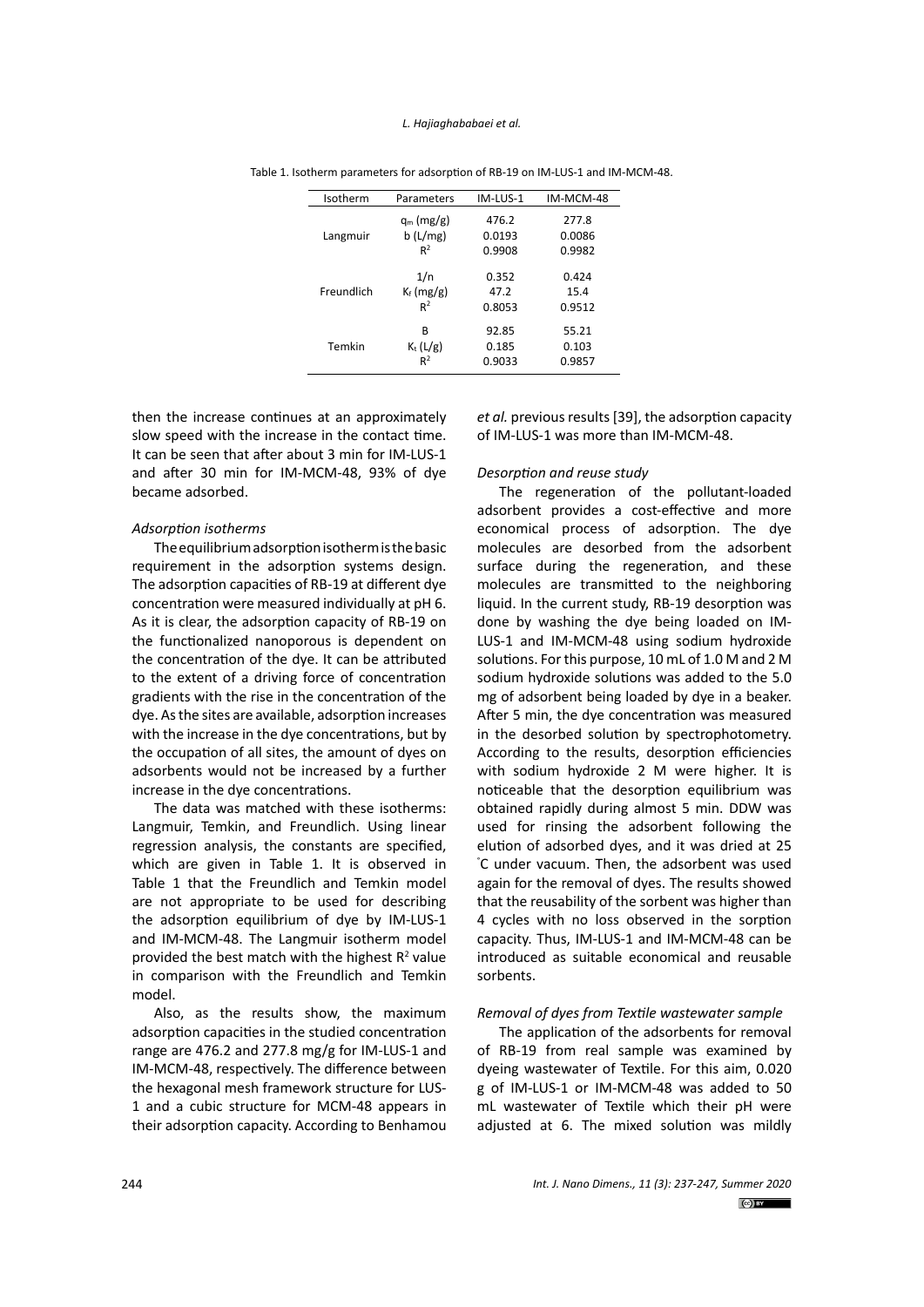| Adsorbents    | Initial concentration (mg $L^1$ ) | Final concentration (mg $L^1$ ) | %Removal         |
|---------------|-----------------------------------|---------------------------------|------------------|
| $LUS-1$       | $96.0 (\pm 0.5)^{a}$              | 6.7 ( $\pm$ 0.4)                | $93.0 (\pm 0.6)$ |
| <b>MCM-48</b> | $96.0 (\pm 0.5)$                  | $9.4 (\pm 0.5)$                 | $90.2 (\pm 0.7)$ |

shacked at room temperature for 3 and 30 min for IM-LUS-1 and IM-MCM-48 respectively. After centrifugation, the residuals of dye in the solution were specified by spectrophotometry. Because of matrix effect, the dyes' primary concentration and residual concentration in the samples (before and after removal with the recommended procedure) was determined by standard addition method. Standard addition procedures are especially helpful for analysis of complex samples in which the probability of matrix impacts is considerable. A typical standard addition procedure involves preparing various solutions containing the same amount of the analyte, but different amounts of a standard. In this study, four 100 mL volumetric flasks were each filled with 15 mL of textile wastewater samples. Then, the different amounts of the standard (0, 3, 5 and 10 mL of 100 mg/L) were added and the solutions in the flasks were diluted to the mark and mixed well. The dye amounts in the solution were next spectrophotometrically specified and the absorption versus standard concentration was plotted. A simple Linear Least Squares analysis was conducted using the slope and intercept functions of Microsoft Excel. To find the original concentration of the unknown, the value of X at y=0 from y=  $mX+b$  was calculated. The results are given in Table 2. As shown, the method proposed here can be used successfully for the removing of RB-19 dye in Textile wastewater samples with acceptable efficiency.

#### **CONCLUSION**

An easy and efficient system was developed for removing RB-19 from aqueous solutions using methyl imidazolium modified LUS-1 and MCM-48 nanoporous materials. The best dye removal efficiency of the adsorbents were more than 93% at pH= 3.0-7.0 after about 3 min for IM-LUS-1 and after 30 min for IM-MCM-48. RB-19 dye was desorbed from both of the adsorbent with 10 mL of sodium hydroxide 2 M during 5 min. The adsorbents were very effective in removing dye and the data fitted well to the Langmuir model. The IM-LUS-1 had an improved maximum

adsorption capacity for RB-19 of 476.2 mg/g as compared to 277.8 mg/g for IM-MCM-48. This increased adsorption capacity can be attributed to the difference between the hexagonal structure for LUS-1 and cubic structure for MCM-48. The reusability of the adsorbents was higher than 4 cycles with no loss observed in the sorption capacity. Removal percentage of RB-19 dye from 50 mL of real textile wastewater with 20 mg of IM-LUS-1 and IM-MCM-48 were 93.0 (± 0.6) and 90.2 (± 0.7), respectively. The results obtained in this study show that both adsorbent are suitable for the adsorption of RB-19 dye in textile wastewater samples with good and acceptable efficiency.

### **ACKNOWLEDGMENT**

The author thanks the Islamic Azad University of of Yadegar-e-Imam Khomeini (RAH) Shahre-Rey branch Research Council for the support of this work**.**

# **CONFLICT OF INTEREST**

The authors declare that they have no competing interests.

#### **REFERENCES**

- [1] Habibi S., Hajiaghababaei L., Badiei A., Yadavi M., Dehghan Abkenar S., Ganjali M. R., Mohammadi Ziarani, G., (2017), Removal of reactive black 5 from water using carboxylic acid-grafted SBA-15 nanorods. *Desalination Water Treat.* 95: 333-341.
- [2] Ferreira A. M., Coutinho J. A. P., Fernandes A. M., Freire M. G., (2014), Complete removal of textile dyes from aqueous media using ionic-liquid-based aqueous twophase systems. *Sep. Purif. Technol.* 128: 58–66.
- [3] Siddique M., Farooq R., Khan Z. M., Khan Z., Shaukat S. F., (2011), Enhanced decomposition of reactive Blue 19 dye in ultrasound assisted electrochemical reactor*. Ultrason. Sonochem*. 18: 190–196.
- [4] Tanyildizi M. S., (2011), Modeling of adsorption isotherms and kinetics of reactive dye from aqueous solution by peanut hull. *Chem. Eng. J.* 168: 1234–1240.
- [5] Beltrame L. T. C., Dantas Neto A. A., Castro Dantas T. N., Barros Neto E. L., Lima F. F. S., (2005), Influence of cosurfactant in microemulsion systems for color removal from textile wastewater. *J. Chem. Technol. Biotechnol.* 80: 92–98**.**
- [6] Lin J., Zhang X., Li Z., Lei L., (2010), Biodegradation of reactive blue 13 in a two-stage anaerobic/aerobic fluidized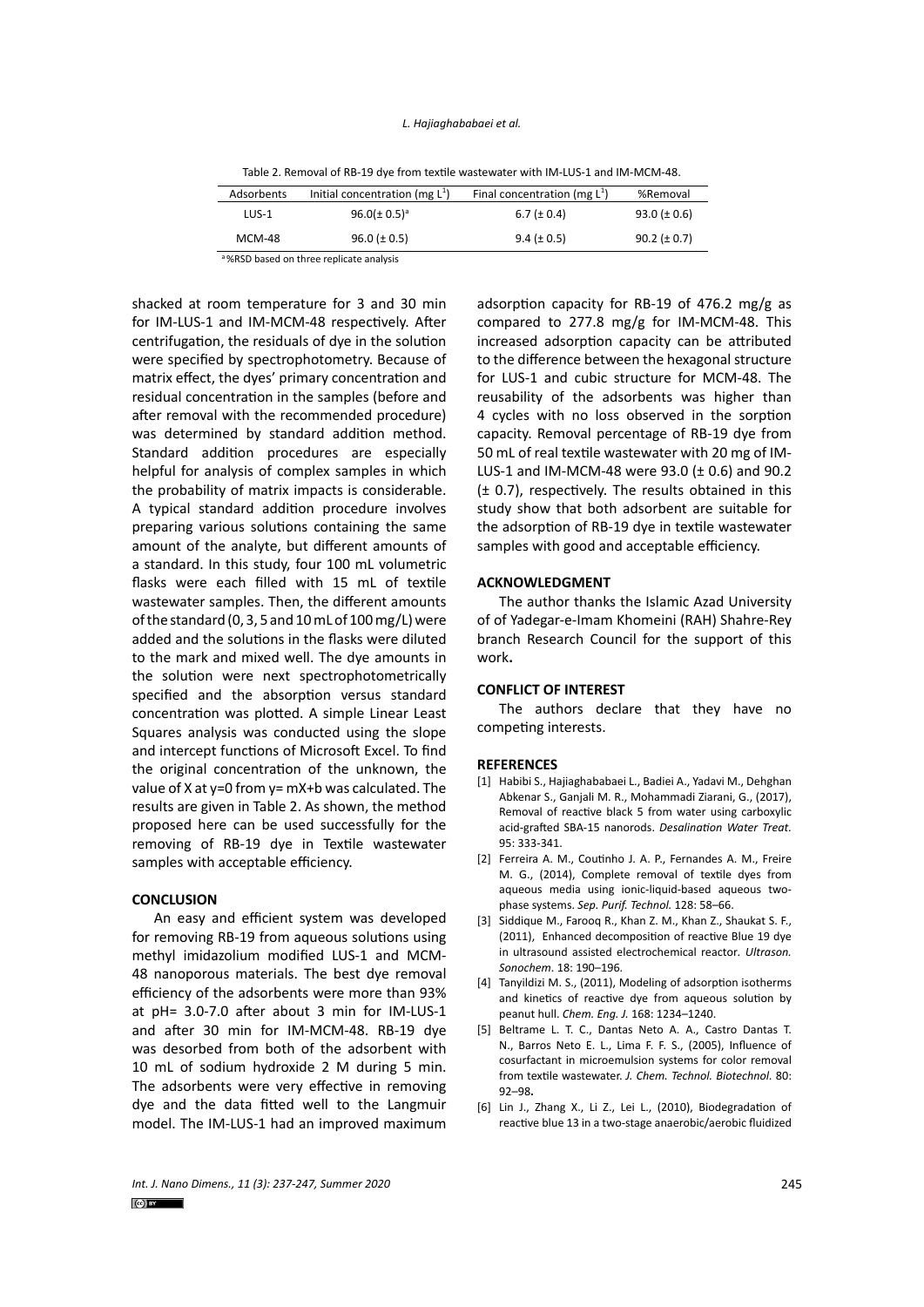beds system with a Pseudomonas sp. Isolate. *Bioresour. Technol*. 101: 34–40.

- [7] Rajkumar D., Song B. J., Kim J. G., (2007), Electrochemical degradation of Reactive Blue 19 in chloride medium for the treatment of textile dyeing wastewater with identification of intermediate compounds. *Dyes Pigm*. 72: 1–7.
- [8] Sandhya S., Swaminathan K., (2006), Kinetic analysis of treatment of textile wastewater in hybrid column upflow anaerobic fixed bed reactor. *Chem. Eng. J*. 122: 87–92.
- [9] Weber E. J., Stickney V. C., (1993), Hydrolysis kinetics of Reactive Blue 19-vinyl sulfone. *Water Res.* 27: 63–67.
- [10] Melo R. P. F., Barros Neto E. L., Moura M. C. P. A., Castro Dantas T. N., Dantas Neto A. A., Oliveira H. N. M., (2014), Removal of reactive Blue 19 using nonionic surfactant in cloud point extraction. *Sep. Purif. Technol*. 138: 71–76.
- [11] Rajeev J., Megha M., Shalini S., Alok M., (2007), Removal of the hazardous dye rhodamine B through photocatalytic and adsorption treatments. *J. Environ. Manage*. 85: 956- 964.
- [12] Chang S. H., Wang K. S., Li H. C., We M. Y., Chou J. D., (2009), Enhancement of Rhodamine B removal by lowcost fly ash sorption with Fenton pre-oxidation. *J. Hazard. Mater*. 172: 1131-1136.
- [13] Zhao K., Zhao G., Li P., Gao J., Lv B., Li D., (2010), A novel method for photodegradation of high-chroma dye wastewater via electrochemical pre-oxidation. *Chemosphere*. 80: 410-415.
- [14] Kilic A., Orhan R., (2019), Removal of cationic dyes by adsorption in a single and binary system using activated carbon prepared from the binary mixture. *Separation Sci. Technol*. 54: 2147-2163.
- [15] Malik R., Ramteke D. R., Wate S. R., (2007), Adsorption of malachite green on groundnut shell waste based powdered activated carbon. *Waste Manage*. 27: 1129- 1138.
- [16] Dehghan Abkenar S., Hosseini M., Sadeghpour Karimi M., Ganjali M. R., (2019), Efficient removal of methylene blue from aqueous solution by adsorption on cerium vanadate nanoparticles. *Pollution*. 5: 339-349.
- [17] Adeyi A. A., Jamil S. N. A. M., Abdullah L. C., Choong T. S. Y., Lau K. Li., Abdullah M., (2019), Adsorptive removal of methylene blue from aquatic environments using thiourea-modified poly(acrylonitrile-*co*-acrylic acid). *Materials (Basel)*. 12: 1734- 1750.
- [18] Golshan Tafti A., Rashidi A., Tayebi H. A., Yazdanshenas M. E., (2018), Comparison of different kinetic models for adsorption of acid blue 62 as an environmental pollutant from aqueous solution onto mesoporous Silicate SBA-15 modified by Tannic acid. *Int. J. Nano Dimens*. 9: 79-88.
- [19] Nasirizadeh N., (2016), Synthesize and characterization of Aminosilane functionalized MCM-41 for removal of anionic dye: Kinetic and thermodynamic study. *Int. J. Nano Dimens*. 7: 295-307.
- [20] Ghamkhari A., Mohamadi L., Kazemzadeh S., Zafar M. N., Rahdar A., Khaksefidi R., (2020), Synthesis and characterization of poly (styrene-block-acrylic acid) diblock copolymer modified magnetite nanocomposite for efficient removal of penicillin G. *Compos. B. Eng.* 182: 107643-107649.
- [21] Rahdar A., Rahdar S., Labuto G., (2020), Environmentally friendly synthesis of Fe<sub>2</sub>O<sub>3</sub>@SiO<sub>2</sub> nanocomposite: characterization and application as an adsorbent to aniline removal from aqueous solution. *Environ. Sci.*

*Pollut. Res*. 27: 9181-9191.

- [22] Rahdar S., Rahdar A., Zafar M. N., Shafqat S. S., Ahmadi S., (2019), Synthesis and characterization of MgO supported Fe–Co–Mn nanoparticles with exceptionally high adsorption capacity for Rhodamine B dye. *J. Mater. Res. Technol.* 8: 3800-3810.
- [23] Ahmadi S., Mohammadi L., Rahdar A., Rahdar S., Dehghani R., Igwegbe C. A., Kyzas G. Z., (2020), Acid dye removal from aqueous solution by using neodymium (III) oxide nanoadsorbents. *Nanomater.* 10: 556-561.
- [24] Forgacs E., Cserhati T., Oros G., (2004), Removal of synthetic dyes from wastewaters: a review. *Environ. Int*. 30: 953-971.
- [25] Messina P. V., Schulz P. C., (2006), Adsorption of reactive dyes on titania-silica mesoporous materials. *J. Colloid Interf. Sci*. 299: 305-320.
- [26] Wang S., Zhu Z. H., (2006), Characterisation and environmental application of an Australian natural zeolite for basic dye removal from aqueous solution. *J. Hazard. Mater*. *B*. 136: 946-952.
- [27] Arab A., Hajiaghababaei L., Badiei A., Karimi M., Ganjali M. R., Mohammadi Ziarani G., (2019), 8-Hydroxyquinoline grafted nanoporous SBA-15 as a novel solid phase extractor for preconcentration of trace amount of Copper. *Int. J. Nano Dimens*. 10: 340-349.
- [28] Hajiaghababaei L., Abozari S., Badiei A., Zarabadi Poor P., Dehghan Abkenar S., Ganjali M. R., Mohammadi Ziarani G., (2017), Amino Ethyl-Functionalized SBA-15: A promising adsorbent for anionic and cationic dyes removal. *Iran. J. Chem. Chem. Eng*. 36: 97-108.
- [29] Hosseini M., Ganjali M. R., Rafiei Sarmazdeh Z., Faridbod F., Goldooz H., Badiei A., Nourozi P., Mohammadi Ziaranim G., (2013), A novel Lu<sup>3+</sup> fluorescent nano-chemosensor using new functionalized mesoporous structures. *Anal. Chim. Acta.* 771: 95– 101.
- [30] Saadat A., Hajiaghababaei L., Badiei A., Ganjali M. R., Mohammadi Ziarani G., (2019), Amino functionalized silica coated Fe<sub>3</sub>O<sub>4</sub> magnetic nanoparticles as a novel adsorbent for removal of Pb<sup>2+</sup> and Cd<sup>2+</sup>. *Pollution*. 5: 847-857.
- [31] Abdollahi F., Yousefi M., Hekmati M., Khajehnezhad A., Seyyed Afghahi S. S., (2020), Adsorption and photodegrading of Methylene Blue by using of BaLaxGdxFe12-2xO19 (x=0.2, 0.4, 0.6 and 0.8)/PANI nanocomposites. *Int. J. Nano Dimens.*11: 41-49.
- [32] Rajabi M., Moradi O., Mazlomifar A., (2015), Adsorption of Methyl orange dye from Water solutions by Carboxylate group functionalized multi-walled Carbon nanotubes. *Int. J. Nano Dimens*. 6: 227-240.
- [33] Kiani Gh., (2015), Adsorption kinetics and thermodynamics of Malachite Green from aqueous solutions onto expanded Graphite nanosheets. *Int. J. Nano Dimens*. 6: 55-66.
- [34] Ho K. Y., McKay G., Yeung K. L., (2003), Selective adsorbents from ordered mesoporous silica. *Langmuir*. 19: 3019 – 3024.
- [35] Salahshoor Z., Shahbazi A., (2014), Review of the use of mesoporous silicas for removing dye from textile wastewater. *Eur. J. Environ. Sci.* 4: 116–130.
- [36] Brunel, B., Cauvel, A., Fajula, F., DiRenzo, F., (1995), MCM-41 type silicas as supports for immobilized catalysts. *Stud. Surf. Sci. Catal*., 97: 173-180.
- [37] Abry S., Albela B., Bonneviot L., (2005), Toward dual function patterning onto surface of as-made mesostructured silica. *Comptes Rendus Chimie*. 8: 741-

*Int. J. Nano Dimens., 11 (3): 237-247, Summer 2020*  $(c)$  BY